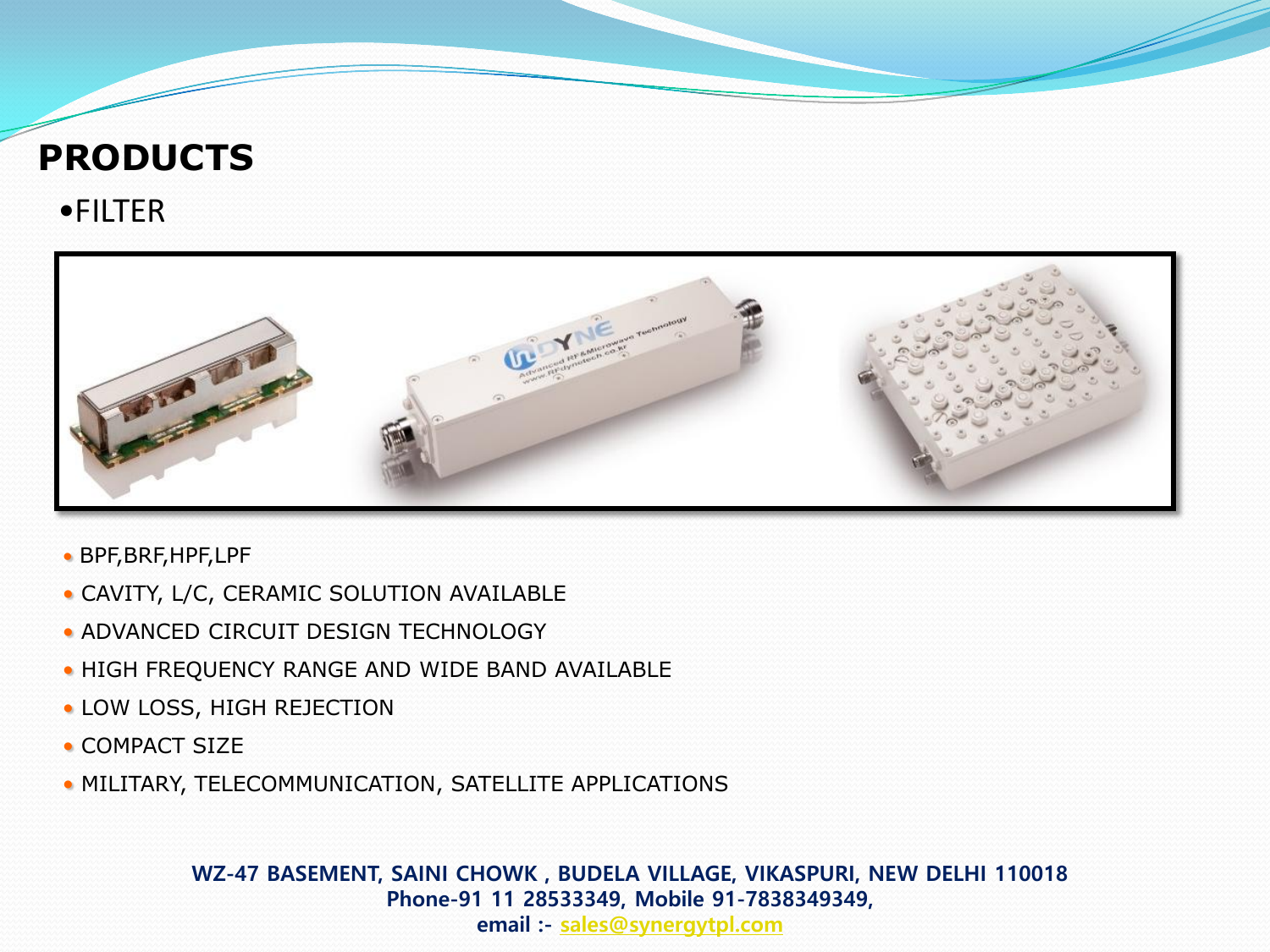## •MULTIPLEXER



- CAVITY, L/C,CERAMIC SOLUTION AVAILABLE
- HIGH ABILITY TO COMBINE MULTIPLE BANDS
- HIGH FREQUENCY RANGE AND WIDE BAND AVAILABLE
- LOW LOSS, HIGH REJECTION
- COMPACT SIZE
- MILITARY TELECOMMUNICATION, SATELLITE APPLICATIONS

**WZ-47 BASEMENT, SAINI CHOWK , BUDELA VILLAGE, VIKASPURI, NEW DELHI 110018 Phone-91 11 28533349, Mobile 91-7838349349,**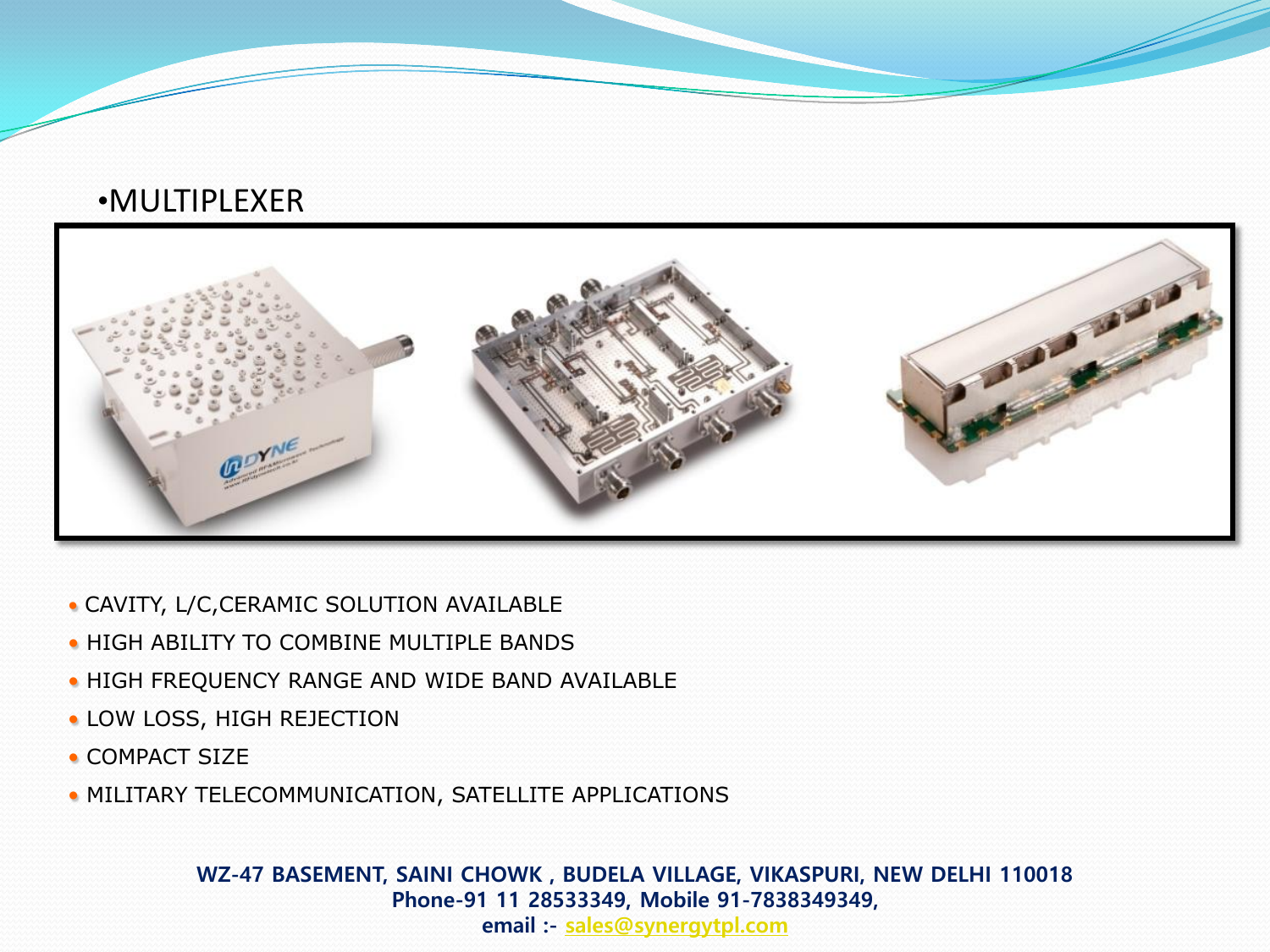## •COUPLER



- HIBRID, DIRECTIONAL AVAILABLE
- AVAILABLE FOR HIGH FREQUENCY, WIDE BAND, HIGH POWER SUPPLY
- LOW LOSS, HIGH DIRECTIVITY
- COMPACT SIZE
- MILITARY TELECOMMUNICATION, SATELLITE APPLICATIONS

**WZ-47 BASEMENT, SAINI CHOWK , BUDELA VILLAGE, VIKASPURI, NEW DELHI 110018 Phone-91 11 28533349, Mobile 91-7838349349,**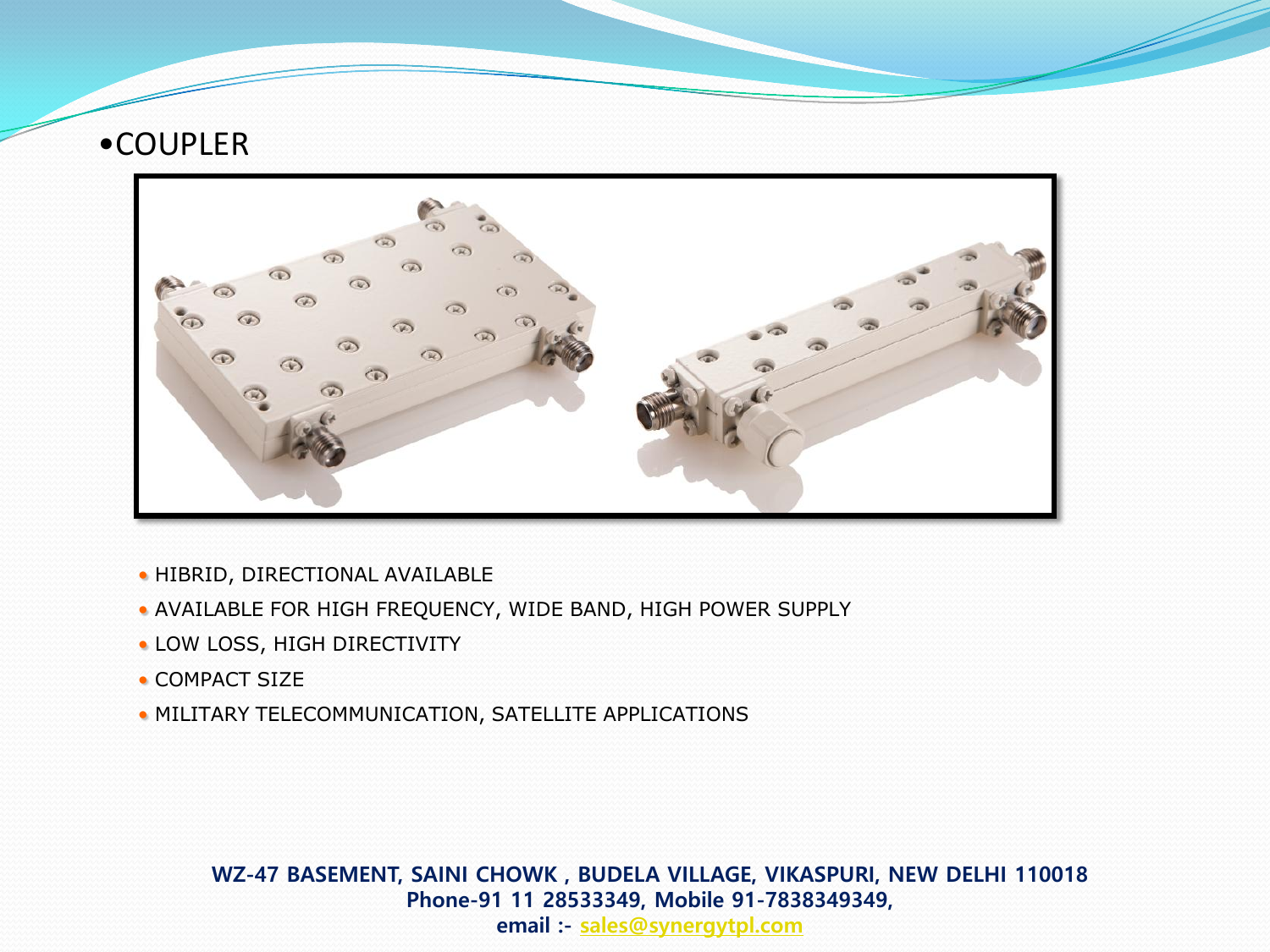# •POWER DIVIDER/COMBINER



- AVAILABLE FOR HIGH FREQUENCY RANGE,WIDE BAND, HIGH POWER SUPPLY
- LOW LOSS, HIGH ISOLATION
- COMPACT SIZE
- MILITARY,TELECOMMUNICATION, SATELLITE APPLICATIONS

**WZ-47 BASEMENT, SAINI CHOWK , BUDELA VILLAGE, VIKASPURI, NEW DELHI 110018 Phone-91 11 28533349, Mobile 91-7838349349, email :- [sales@synergytpl.com](mailto:sales@synergytpl.com)**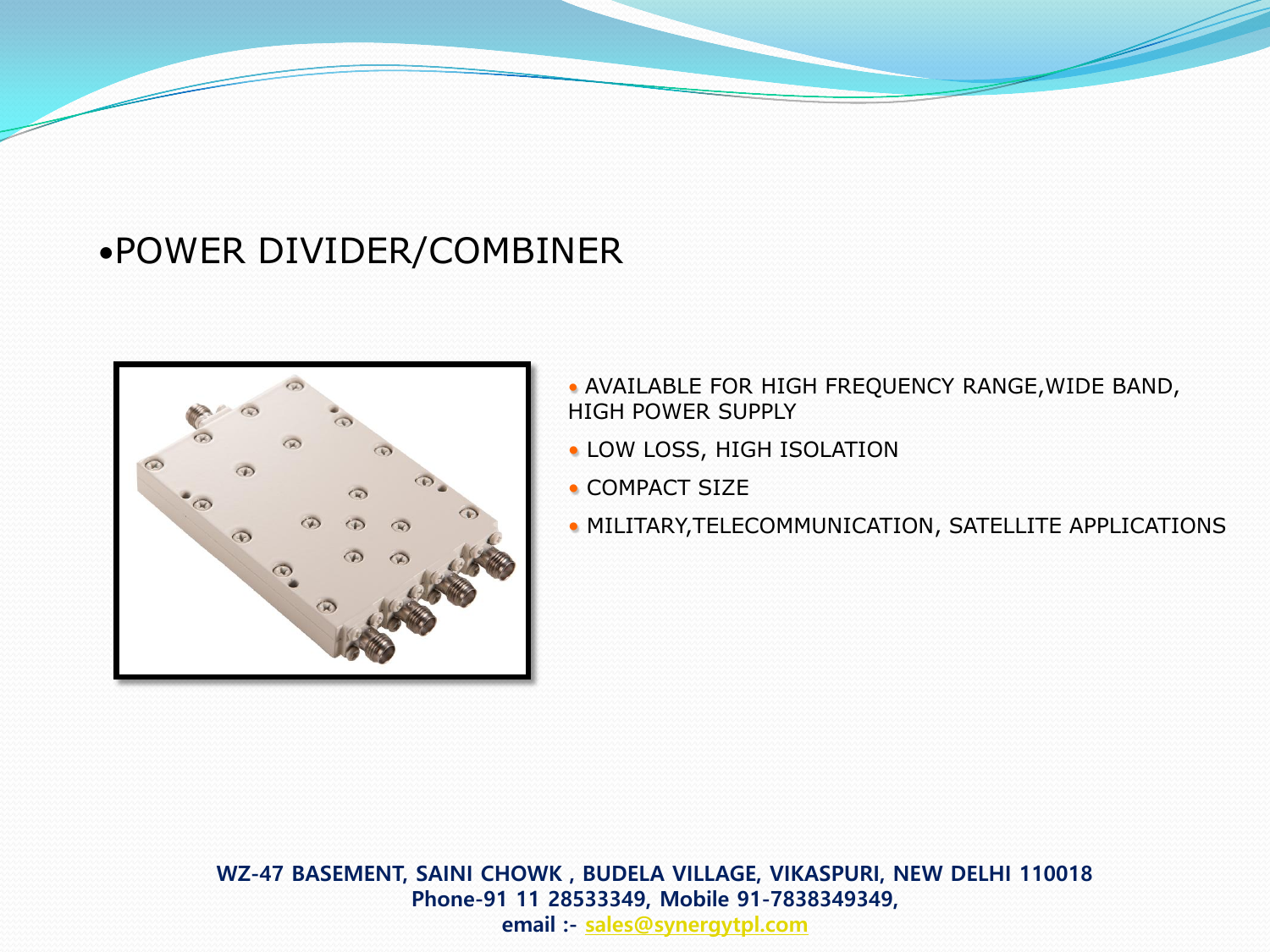#### •ARRESTOR



- AVAILABLE FOR WIDE FREQUENCY RANGE
- LOW LOSS, HIGH POWER SUPPLY

## •TERMINATION



- AVAILABLE FOR HIGH FREQUENCY RANGE, WIDE BAND, HIGH POWER SUPPLY • VARIOUS CONNECTOR TYPES AVAILABLE
- HIGH PERFORMANCE ON VSWR

**WZ-47 BASEMENT, SAINI CHOWK , BUDELA VILLAGE, VIKASPURI, NEW DELHI 110018 Phone-91 11 28533349, Mobile 91-7838349349, email :- [sales@synergytpl.com](mailto:sales@synergytpl.com)**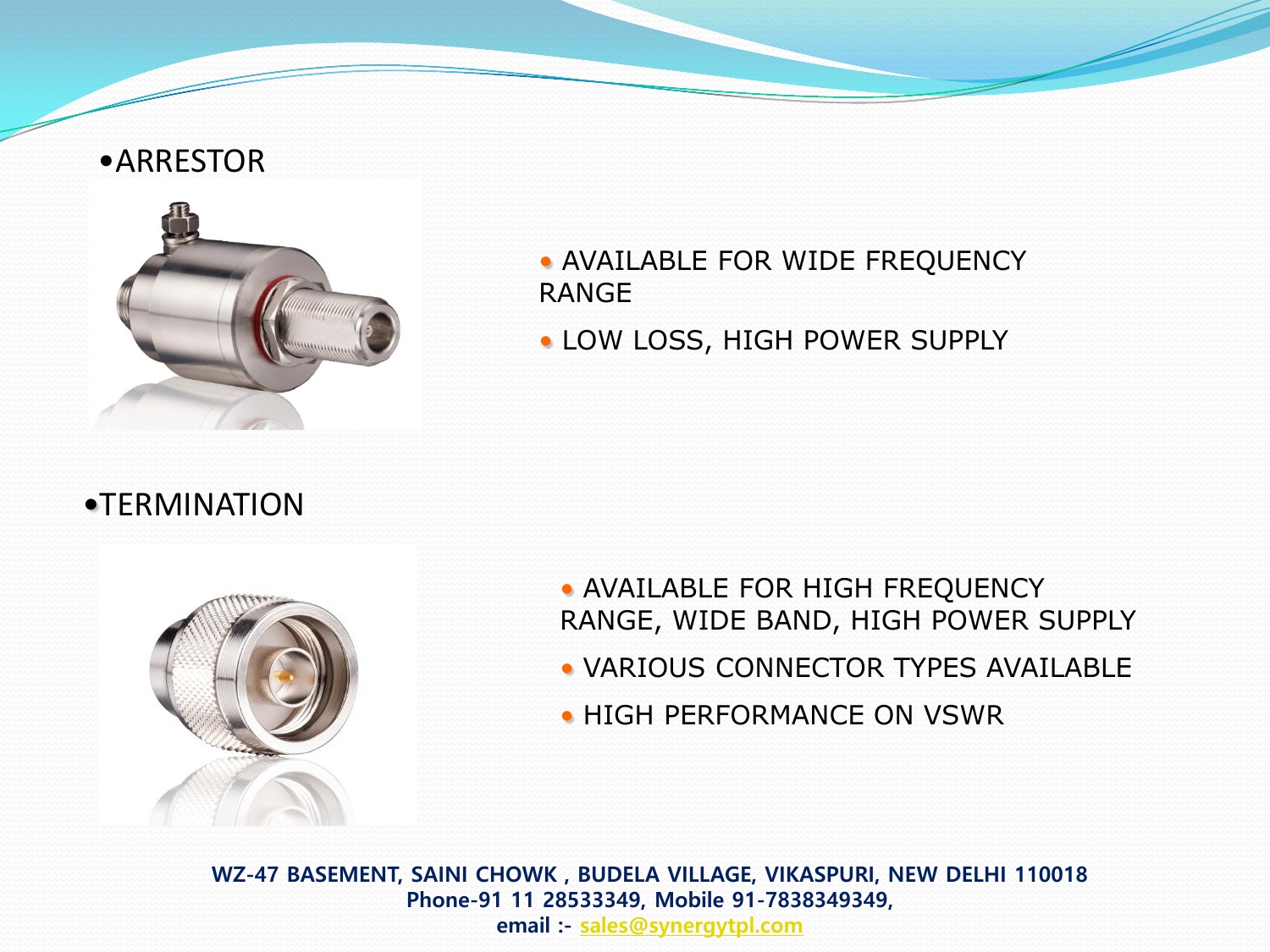

## • **Broad band Amplifiers**

- Solid-State class AB Linea
- Immediate Ultra Broadband
- Small and lightweight
- Suitable for the CW TV Network
- High Output Power
- 50chm Input / Output Impedance
- High Reliability and Hardness



# • **Linear Amplifiers**

- Solid-state Pre-Distortion Design
- Feed Forward Design
- Suitable for Multi-Carrier
- CDMA, WCDMA, LTED, USPCS
- Small, Lightweight
- 50ohm Input/ Output Impedance
- High Reliability & Hardness
- High efficiency

**WZ-47 BASEMENT, SAINI CHOWK , BUDELA VILLAGE, VIKASPURI, NEW DELHI 110018 Phone-91 11 28533349, Mobile 91-7838349349,**